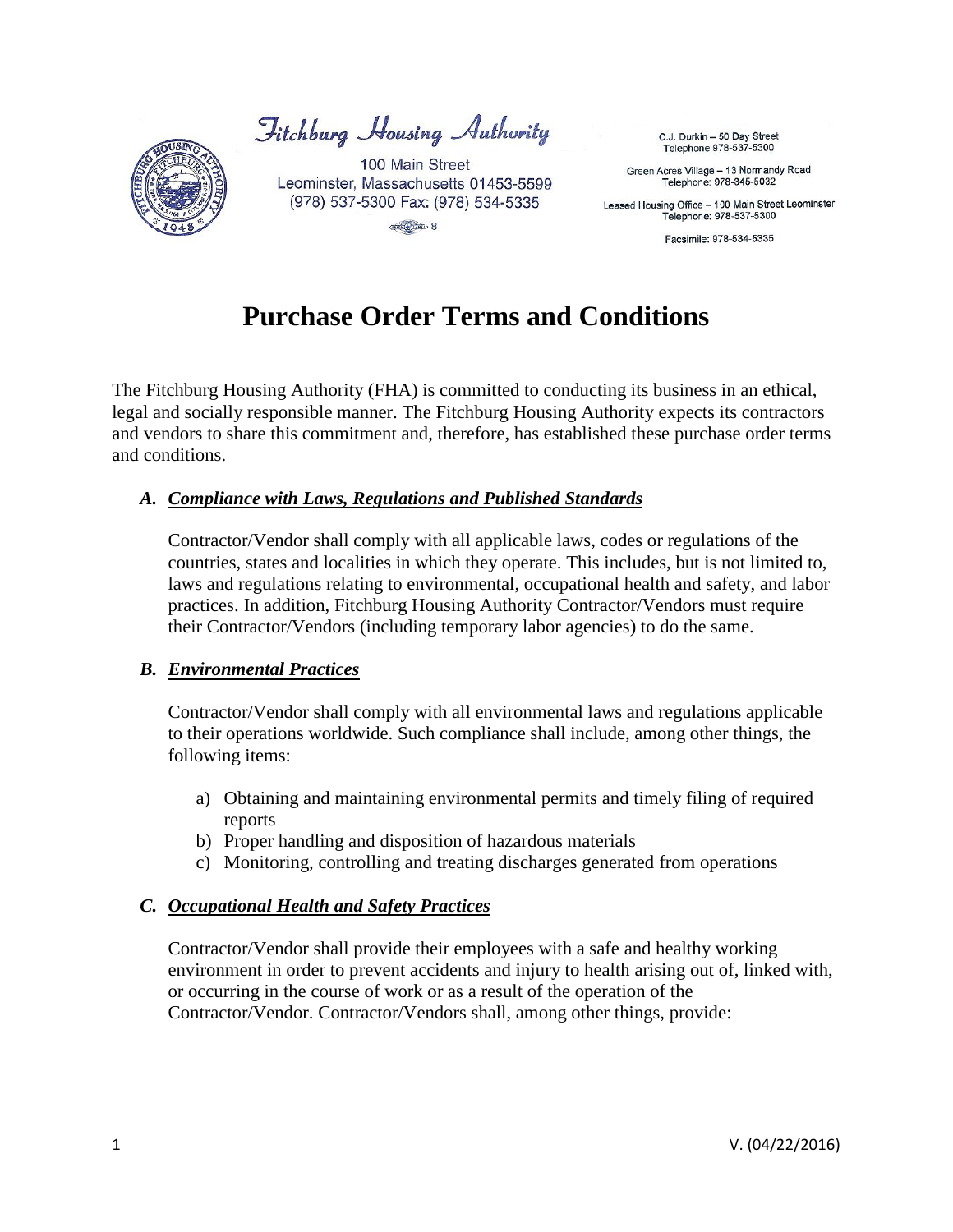- a) Occupational health and safety training
- b) A system for injury and illness reporting
- c) Medical treatment and/or compensation to injured/ill workers arising as a result of working for Contractor/Vendor Machine safeguarding and other protective measures to prevent injuries/illnesses to workers
- d) Clean and safe facilities

# *D. Labor Practices*

Contractor/Vendor shall adopt sound labor practices and treat their workers fairly in accordance with local laws and regulations. In addition, Contractor/Vendors must comply with the following standards:

- a) Freely Chosen Employment Contractor/Vendors shall not use any forced labor, whether in the form of prison labor, indentured labor, bonded labor or otherwise.
- b) No Child Labor Contractor/Vendors shall comply with local minimum working age laws and requirements and not employ child labor.
- c) Minimum Wages Contractor/Vendors shall provide wages for regular and overtime work and benefits that meet or exceed legal requirements.
- d) Working Hours Contractor/Vendors shall not require workers to work more than the maximum hours of daily labor set by local laws.
- e) No Harsh, Inhumane Treatment or Abuse Contractor/Vendors shall treat each employee with dignity and respect. In no event shall Contractor/Vendor's workers be subject to threats of violence, physical punishment, confinement or other form of physical, sexual, psychological or verbal harassment or abuse.
- f) No Discrimination Contractor/Vendors shall not discriminate in its employment practices on the basis of race, color, religion, sex, age, physical disability, national origin, creed or any other basis prohibited by law.
- g) Prevailing Wages Contractor/Vendors shall provide Massachusetts prevailing wages on all State funded sites for applicable construction and public work jobs. Please contact the Authority for applicability and for a copy of the current wages.

# *E. Ethical Business Practices*

Contractor/Vendor shall conduct their businesses in accordance with the highest standards of ethical behavior and in accordance with applicable laws and regulations. Contractor/Vendors are expected to conform to these requirements in each of the following areas:

- a) Fair Trade Practices Contractor/Vendors shall not engage in collusive bidding, price fixing, price discrimination or other unfair trade practices in violation of antitrust laws.
- b) Bribery, Kickbacks and Fraud No funds or assets of the Contractor/Vendor shall be paid, loaned or otherwise disbursed as bribes, "kickbacks", or other payments designed to influence or compromise the conduct of the Authority.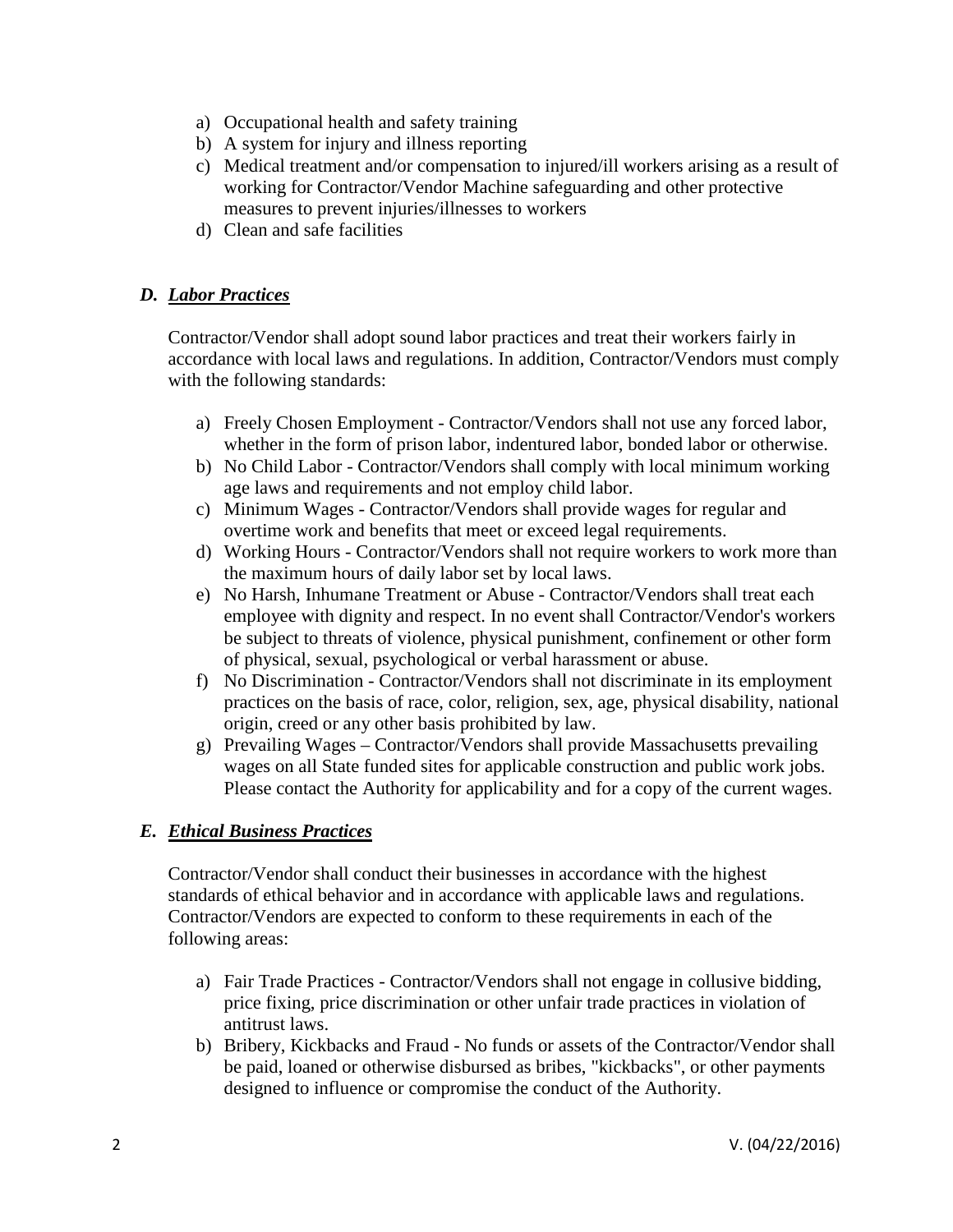- c) Conflicts of Interest- Contractor/Vendors shall disclose to the Procurement Department any personal relationships with FHA employees. Any non-disclosure may result in disbarment and other legal ramifications.
- d) Fitchburg Housing Authority Policies and Procedures Contractor/Vendors must comply with the Authority's published policies and procedures, including, but not limited to, the Authority's conflict of interest and procurement policies.
- e) Intellectual Property Rights Contractor/Vendors shall respect the intellectual property rights of others, especially the Authority, its affiliates and business partners. Contractor/Vendors shall take appropriate steps to safeguard and maintain confidential and proprietary information of the Fitchburg Housing Authority and shall use such information only for the purposes specified for use by the Authority. Contractor/Vendors shall observe and respect all Authority patents, trademarks and copyrights and comply with all requirements as to their use as established by the Fitchburg Housing Authority. Contractor/Vendors shall not transmit confidential or proprietary information of the Fitchburg Housing Authority via the internet unless such information is encrypted in accordance with minimum standards established by the Fitchburg Housing Authority.

The Contractor/Vendor agrees that if after the award of a purchase order, he or she discovers an organizational conflict of interest with respect to this purchase order, he or she shall make an immediate and full disclosure in writing to the FHA which shall include a description of the action which the Contractor/Vendor has taken or intends to take to eliminate or neutralize the conflict.

The FHA may, however, terminate the purchase order for the convenience of the Authority if it would be in the best interest of the FHA.

In the event that the Contractor/Vendor was aware of an organizational conflict of interest before the award of the purchase order, and intentionally did not disclose the conflict, the FHA may terminate the purchase order for default. The Contractor/Vendor shall require a disclosure or representation from Sub-Contractors/Vendors and consultants who may be in a position to influence the advice or assistance rendered to the FHA.

## *F. Improper Performance and Disputes*

In addition to other remedies provided by law, FHA reserves the right to reject any goods or to revoke any previous acceptance and to cancel all or any part of the Purchase order if Contractor/Vendor fails to deliver all or any part of the goods or perform any of the work in accordance with the terms and conditions of this Purchase order. Acceptance of any part of the Purchase order shall not bind the FHA to accept any future shipments or work, nor deprive it of the right to return goods already accepted. At FHA's option, if FHA so elects in its sole discretion with regard to any particular dispute, any dispute arising in connection with this Purchase order shall be resolved by arbitration in Leominster, MA in accordance with the rules of the American Arbitration Association; and all disputes shall otherwise be resolved in and only in the appropriate courts in Massachusetts as the exclusive judicial forum. FHA AND SELLER WAIVE THEIR RIGHT TO A JURY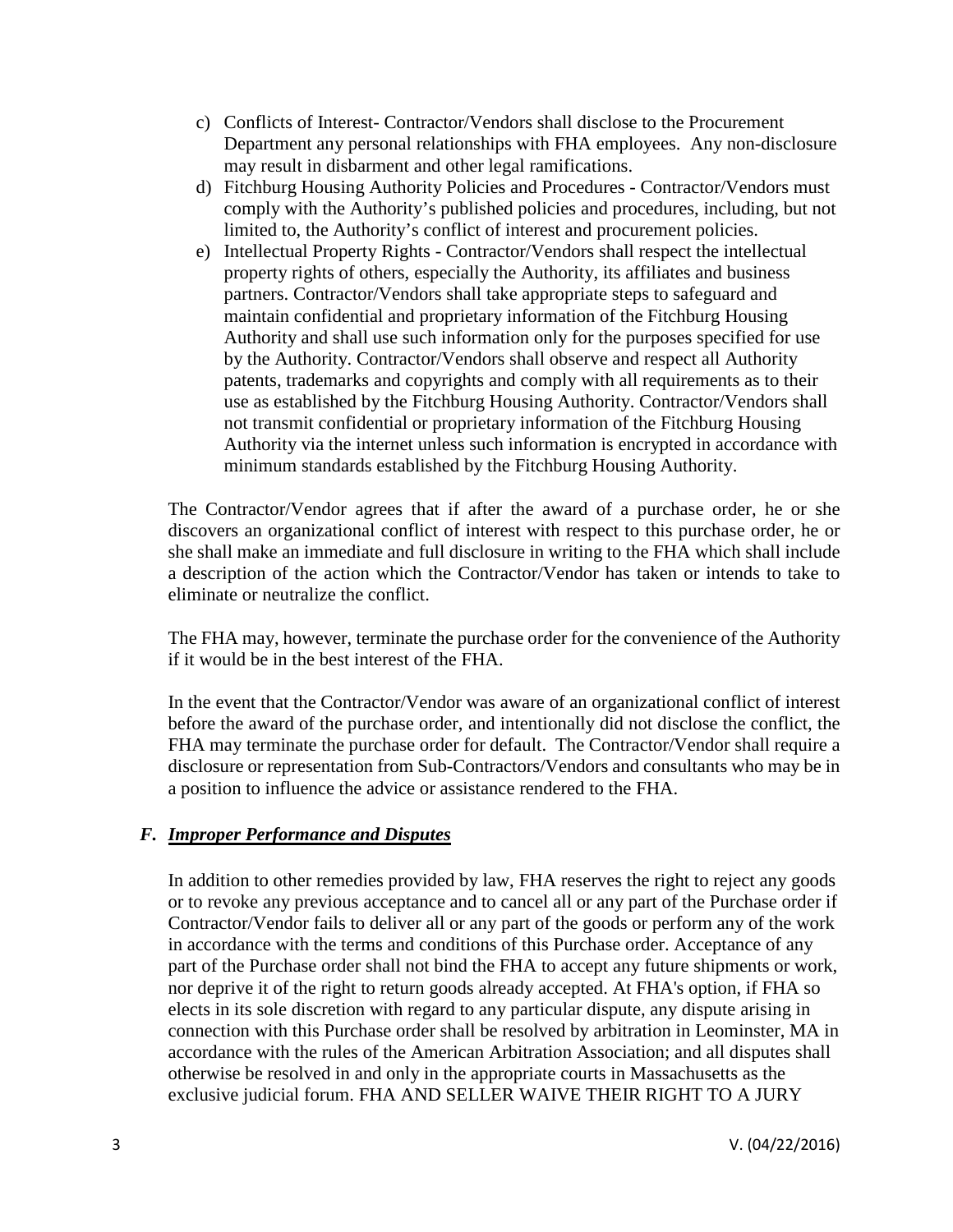#### TRIAL WITH REGARD TO ANY DISPUTE ARISING IN CONNECTION WITH THIS PURCHASE ORDER.

#### *G. Warranty*

Contractor/Vendor expressly warrants all (i) goods delivered under this Purchase order to be free from defects in material and workmanship and to be of the quality, size and dimensions ordered and (ii) work performed under this Purchase order to be in conformity with all plans, specifications and other data incorporated as part of this Purchase order. Notwithstanding any limitation of warranty, Contractor/Vendor further represents and warrants that the supply, quality and fitness for the purpose of the goods or services will not be impaired, disrupted or interrupted in whole or in part by the occurrence of any leap year. These express warranties shall not be waived by reason of acceptance or payment by the FHA. This Purchase order incorporates by reference all terms of the Uniform Commercial Code as adopted in the Commonwealth of Massachusetts (the "UCC") providing any protection to FHA for goods, including but not limited to all warranty protection (express or implied) and all of FHA's remedies under the UCC. All goods and work shall also be subject to any stricter warranties specified in the Purchase order or in other materials incorporated by reference.

## *H. Risk of Loss*

Unless the Purchase order expressly states otherwise, all goods shall be shipped FOB: the "Ship to" location designated in the purchase order. Risk of loss shall not pass to FHA until goods called for in this Purchase order actually have been received and accepted by the FHA at the destination specified herein. Contractor/Vendor assumes full responsibility for packing, crating, marking, transportation and liability for loss and/or damage even if FHA has agreed to pay freight, express or other transportation charges.

## *I. Indemnity and Hold Harmless*

From and after the date of this Purchase order, the Contractor/Vendor agrees to indemnify, defend and hold harmless the FHA from any and all claims and liabilities, regardless of by whom such claim or liability may be asserted, for personal injury (including death), or loss or damage to property, or otherwise that may result directly or indirectly from the use, possession or ownership of the goods or from the services provided by Contractor/Vendor pursuant to this Purchase order.

With regard to Contractor/Vendor's obligation to defend, the FHA shall have the right to select the legal counsel whom Contractor/Vendor shall provide to defend any Indemnified Party, subject to Contractor/Vendor's approval of the qualifications of such legal counsel and the reasonableness of counsel's hourly rates as compared to the rates of attorneys with similar experience and qualifications in the relevant area of legal expertise and in the jurisdiction where the claim will be adjudicated. If the FHA elects, in its sole discretion, to retain separate legal counsel, in addition to or in lieu of the counsel to be provided by Contractor/Vendor, then all costs and expenses incurred by the FHA for such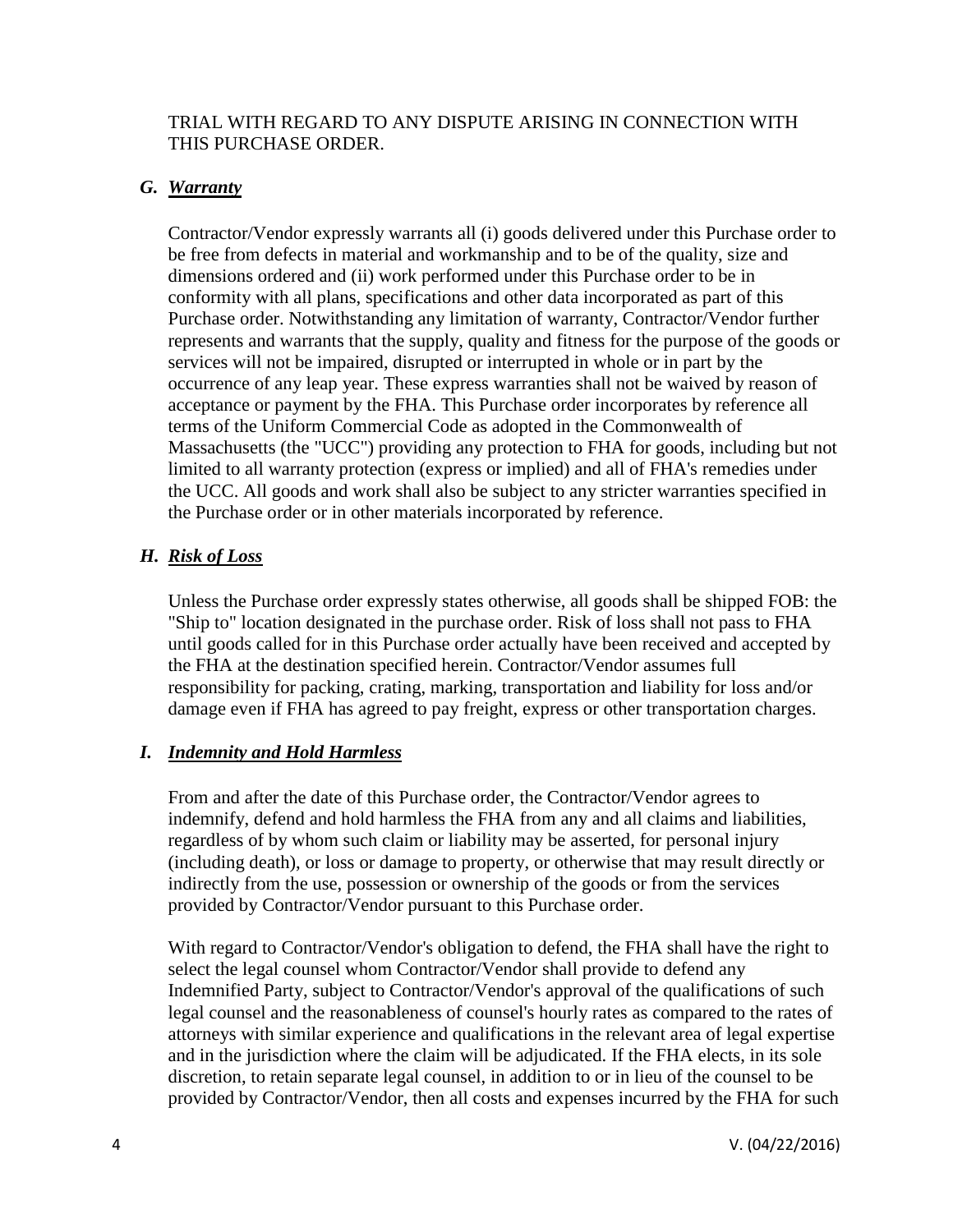separate counsel shall be borne by the FHA and the Contractor/Vendor shall reasonably cooperate with the FHA and its separate legal counsel in the investigation and defense of any such claim or action. Contractor/Vendor shall not settle or compromise any claim or action giving rise to Claims in a manner that imposes any restrictions or obligations on FHA without FHA's prior written consent. If the FHA elects to require that Contractor/Vendor defend a Claim pursuant to this paragraph, and Contractor/Vendor fails or declines to assume the defense of such Claim within thirty (30) days after notice thereof, the FHA may assume the defense of such Claim for the account and at the risk of Contractor/Vendor, and any Liabilities related thereto shall be conclusively deemed a liability of Contractor/Vendor. The indemnification rights of the Indemnified Parties contained herein are in addition to all other rights which such Indemnified Party may have at law or in equity or otherwise.

## *J. Assignment/Subcontracting*

Neither party shall have any right to assign this Purchase order or any benefits arising from this Purchase order without prior written consent of the other and, unless otherwise agreed upon in writing, the rights of any assignee shall be subject to all set-offs, counterclaims, and other comparable rights arising hereunder. Contractor/Vendor shall not, except in the case of standard commercial goods, or except as otherwise agreed in writing by the FHA, delegate or subcontract the work on any item of material or service to be delivered or performed under this Purchase order.

#### *K. Insurance (for all contracts with a labor component excluding supplies or materials)*

In connection with contracts requiring the Contractor/Vendor to conduct work on FHA property or use of a vehicle, the Contractor/Vendor, at its own cost and expense, shall obtain and maintain in force during the term of this Purchase order, the following insurance coverage:

- a) A policy of workers' compensation insurance, in amounts required by law, covering all officers and employees of Contractor/Vendor who are in any way engaged in or connected with the Purchase order, and employer's liability insurance in an amount of not less than Five Hundred Thousand Dollars (\$500,000). Contractor/Vendor shall require its agents, sub-Contractor/Vendors and subcontractor/Vendors, who are in any way engaged in or connected with the Purchase order to maintain the same insurance as required herein of Contractor/Vendor.
- b) A policy of commercial general liability insurance with broad form property damage endorsement, personal injury and products completed operations coverage, affording protection in an amount of not less than One Million Dollars (\$1,000,000) per incident and in the aggregate, with respect to personal injury, death, or damage to property.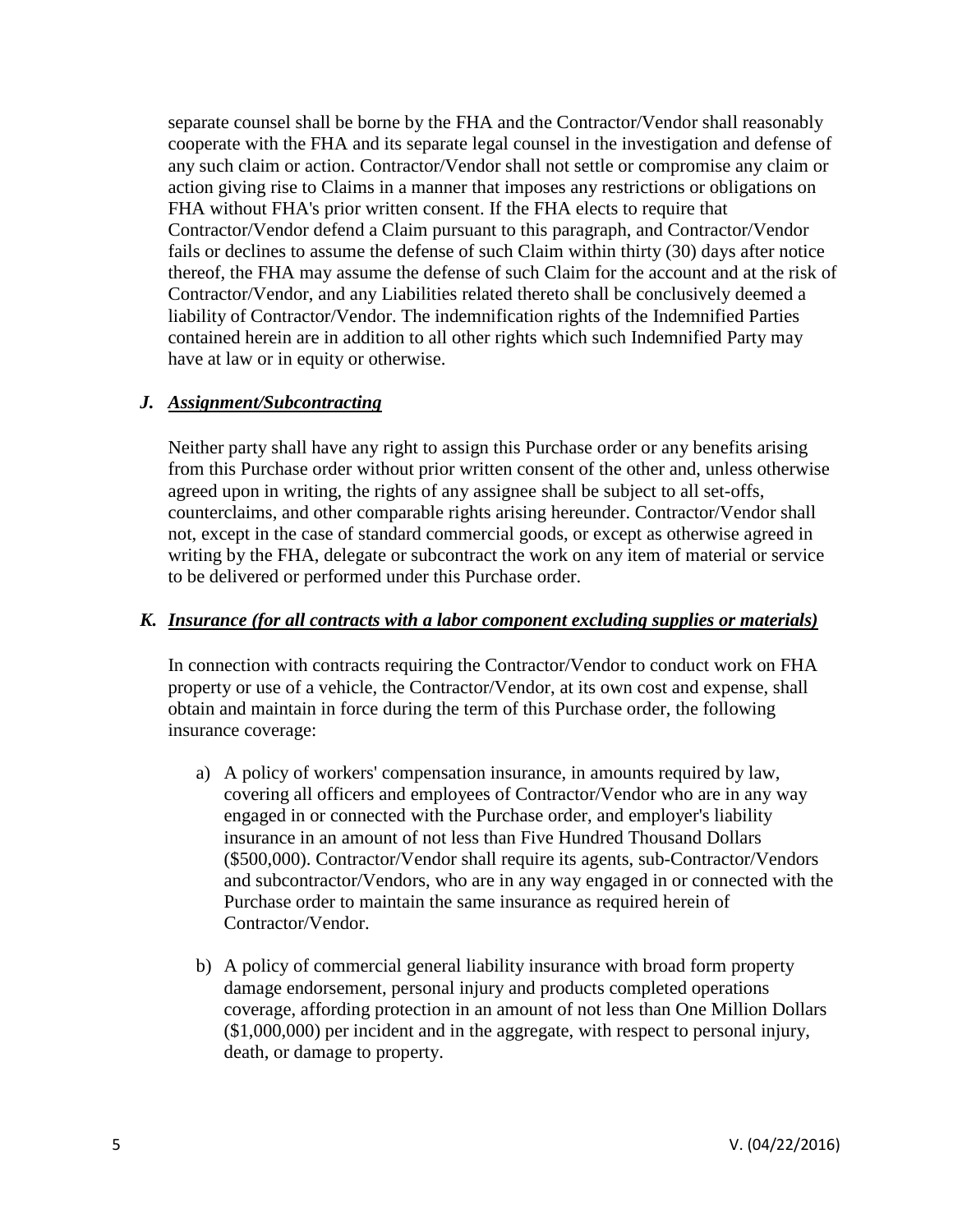- c) If this Purchase order contemplates professional services, a policy of professional liability insurance, including errors and omissions, affording protection of not less than five hundred thousand (\$500,000) per incident and One Million Dollars  $($1,000,000)$  in the aggregate.
- d) A policy of comprehensive automobile liability insurance covering the operation of all motor vehicles used by Contractor/Vendor or its agents in connection with this Purchase order, affording protection in an amount of not less than One Million Dollars (\$1,000,000) combined single limit with respect to personal injury, death, or damage to property.

All of these insurance policies shall be issued by insurance companies with an AM Best rating of "A" or higher and a financial strength rating of VII or higher, or equivalent ratings provided by a disinterested, generally recognized rating agency, which companies shall be licensed or permitted to conduct business in the Commonwealth of Massachusetts. The commercial general liability policy shall name The Fitchburg Housing Authority as an additional insured, and shall be written as primary coverage and not contributing with or in excess of any coverage that the FHA may carry. Contractor/Vendor must furnish to FHA a current certificate of insurance for each of the policies required above. Insurance coverage(s) provided under this Purchase order shall not limit or restrict in any way the liability of Contractor/Vendor arising under or in connection with this Purchase order. Such insurance shall not be canceled or terminated without ten (10) days prior written notice of any cancellation or termination.

# *L. Construction and Public Works as defined by M.G.L. C. 149 and 30 39M (for all purchase orders containing a construction or public works component)*

The Contractor/Vendor shall maintain on the Site at all times a sufficient work force to carry out its obligations in an efficient and timely manner. The Contractor/Vendor shall employ only competent, skilled, reliable and honest workmen who will work in harmony with other workmen on the Site. All persons furnished by Contractor/Vendor shall be deemed Contractor/Vendor's employees or agents, and Contractor/Vendor shall comply with all applicable statutes regarding worker's compensation, prevailing wages, OSHA, employer's liability, unemployment compensation, and/or old age benefits and all other applicable laws relating to or affecting the employment of labor. At the Owner's instruction, the Contractor/Vendor shall promptly remove from the Site any employee who, in the Owner's opinion, represents a threat to the safety or progress of the Project or persons on the Site, or who has engaged in any improper conduct, specifically including (without limitation) conduct which the Owner perceives as constituting harassment of students or other persons.

Contractor/Vendor shall secure all materials and the site where Work is performed, and shall leave all areas broom clean (unless a more stringent cleanliness standard is set forth in documents that are incorporated in this Purchase order by reference) and in a safe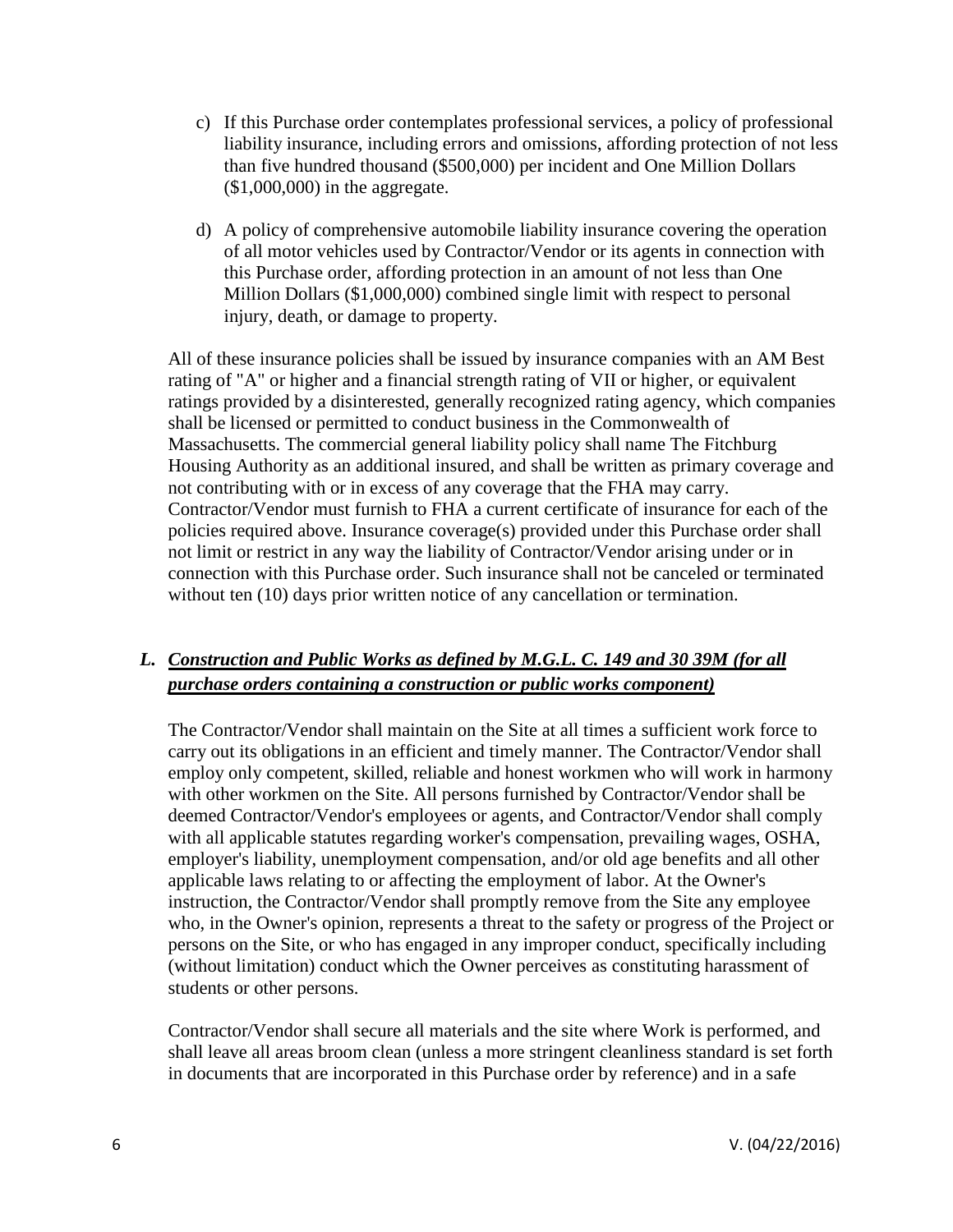condition at the end of each work day and upon completion of the Work. In case of dispute, Owner may remove waste at Contractor/Vendor's expense.

Contractor/Vendor shall ensure that federal, state and county of residence criminal background checks are conducted on all persons performing Work at the Site, and shall exclude from the Site any dishonest, dangerous or otherwise unqualified persons.

The undersigned hereby certifies that he is able to furnish labor that can work in harmony with all other elements of labor employed or to be employed on the work; that all employees to be employed at the worksite will have successfully completed a course in construction safety and health approved by the United States Occupational Safety and Health Administration that is at least 10 hours in duration at the time the employee begins work and who shall furnish documentation of successful completion of said course the first certified payroll report with for each employee; and that he will comply fully with all laws and regulations applicable to awards made subject to section 44A.

The undersigned further certifies under the penalties of perjury that this bid is in all respects bona fide, fair and made without collusion or fraud with any other person. As used in this subsection the word "person" shall mean any natural person, joint venture, partnership, corporation or other business or legal entity. The undersigned further certifies under penalty of perjury that the said undersigned is not presently debarred from doing public construction work in the commonwealth under the provisions of section twenty-nine F of chapter twenty-nine, or any other applicable debarment provisions of any other chapter of the General Laws or any rule or regulation promulgated thereunder.

In the event of an emergency threatening health, life or property, the Contractor/Vendor shall take such action as may be necessary to save lives and protect persons from injury and, this being done, to protect and preserve property. The Contractor/Vendor shall notify the Owner of any such emergency as promptly as is practicable under the circumstances.

## *M. Permits, Fees, Licenses*

The Contractor/Vendor shall secure and pay for all permits, governmental fees and licenses necessary for the proper execution of the work. The Contractor/Vendor shall give all notices and comply with all laws, regulations and orders of any public authority bearing on the performance of the work. The Contractor/Vendor is required to notify the FHA representative of the need for any permits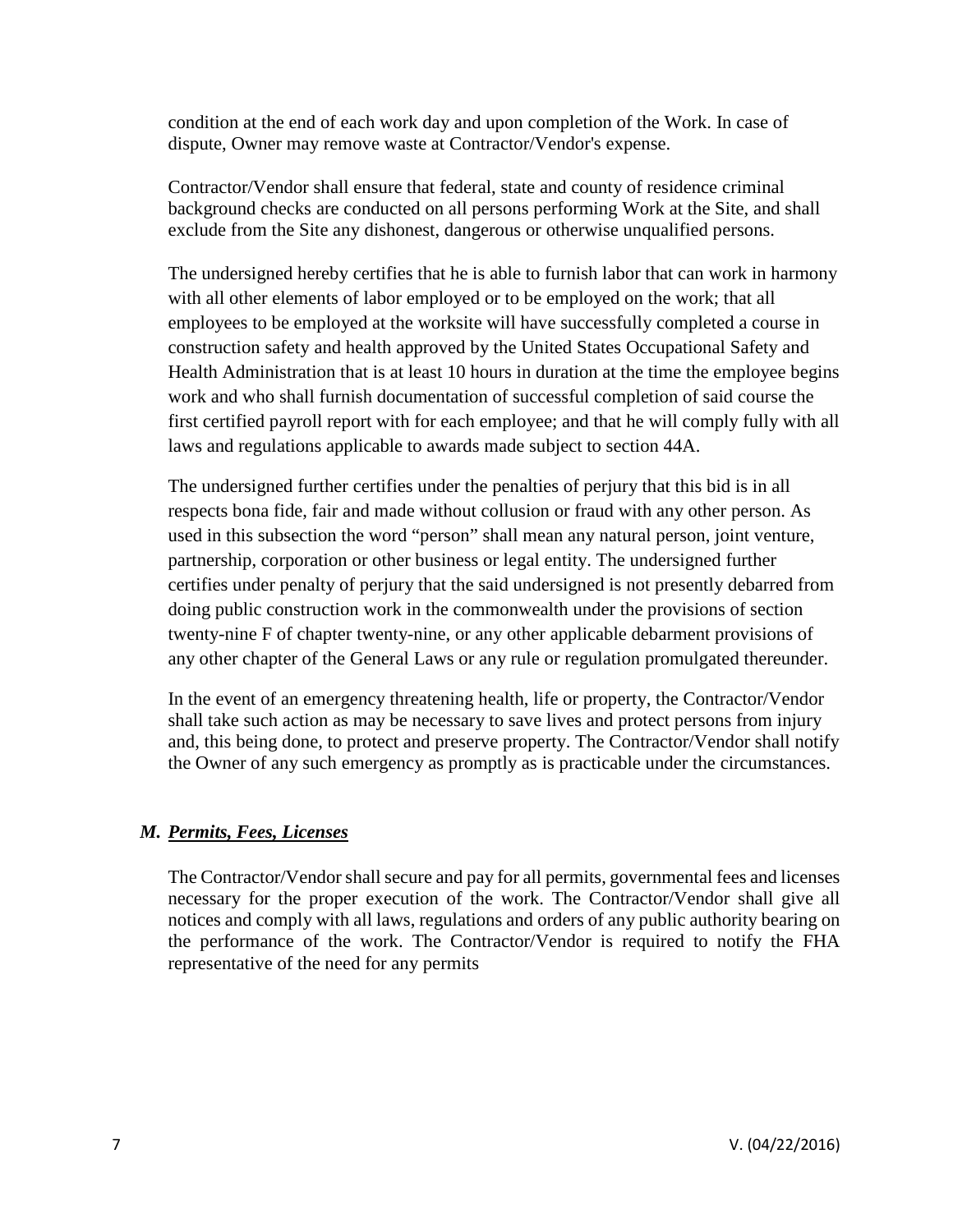## *N. Termination for Cause and for Convenience*

- a) The FHA may terminate this purchase order in whole, or from time to time in part, for the FHA's convenience or the failure of the Contractor/Vendor to fulfill the purchase order obligations (cause/default). The FHA shall terminate by delivering to the Contractor/Vendor a written Notice of Termination specifying the nature, extent, and effective date of the termination. Upon receipt of the notice, the Contractor/Vendor shall: (1) immediately discontinue all services affected (unless the notice directs otherwise), and (2) deliver to the FHA all information, reports, papers, and other materials accumulated or generated in performing the purchase order, whether completed or in process.
- b) If the termination is for the convenience of the FHA, the FHA shall be liable only for payment for services rendered before the effective date of the termination.
- c) If the termination is due to the failure of the Contractor/Vendor to fulfill its obligations under the purchase order (cause/default), the FHA may (1) require the Contractor/Vendor to deliver to it, in the manner and to the extent directed by the FHA, any work described in the Notice of Termination; (2) take over the work and prosecute the same to completion by purchase order of otherwise, and the Contractor/Vendor shall be liable for any additional cost incurred by the FHA; and (3) withhold any payments to the Contractor/Vendor, for the purpose of set-off or partial payment, as the case may be, of amounts owned by the FHA by the Contractor/Vendor. In the event of termination for cause/default, the FHA shall be liable to the Contractor/Vendor for reasonable costs incurred by the Contractor/Vendor before the effective date of the termination. Any dispute shall be decided by FHA's Chief Procurement Officer.

## *O. Non-Collusive Affidavit*

The Contractor/Vendor certifies under penalties of perjury that any bids, proposals, or quotes in connection with this purchase order has been made and submitted in good faith and without collusion or fraud with any other person. As used in this certification, the word "person" shall mean any natural person, business, partnership, corporation, union, committee, club, or other organization, entity, or group of individuals.